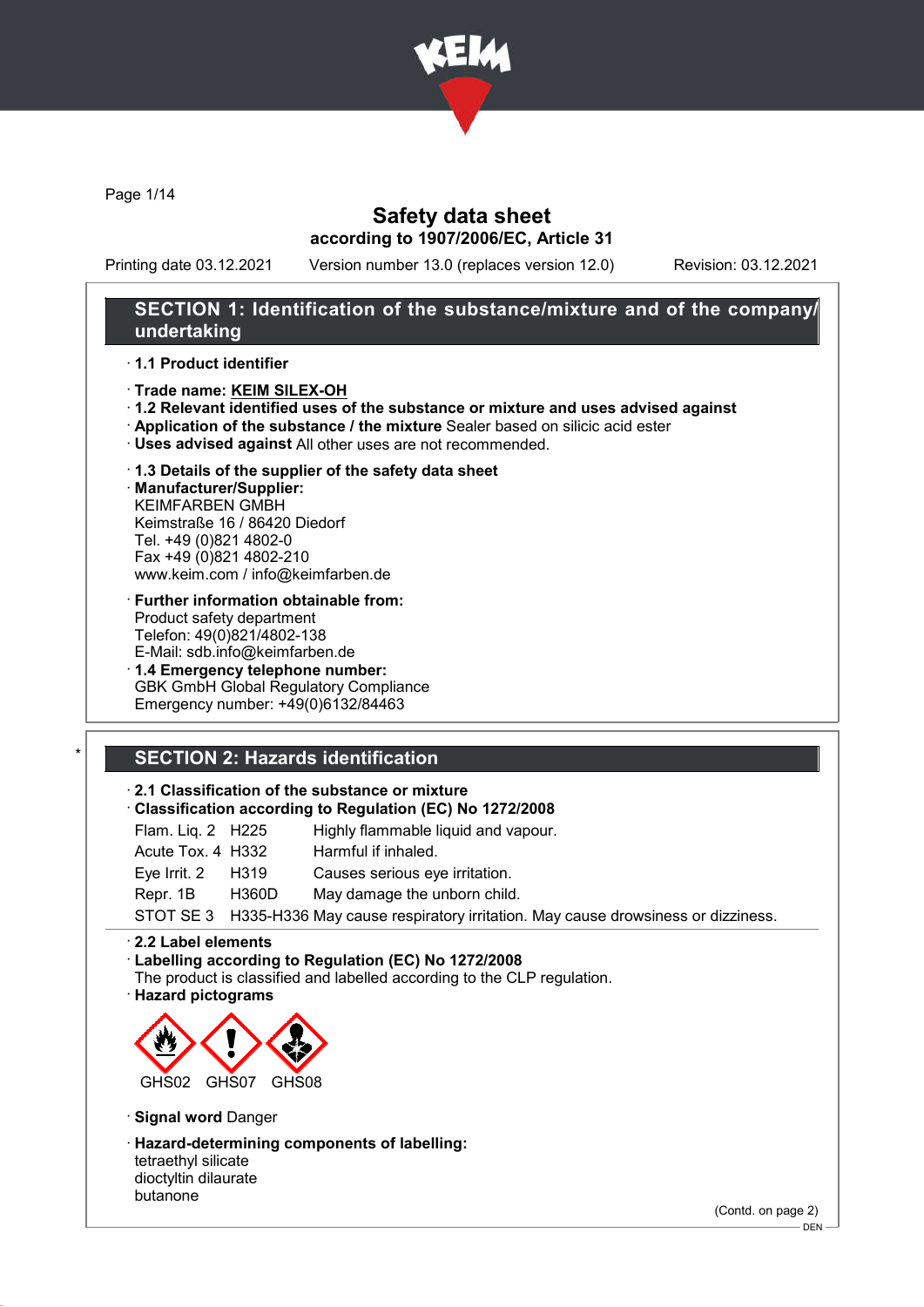

Page 2/14

# Safety data sheet according to 1907/2006/EC, Article 31

Printing date 03.12.2021 Version number 13.0 (replaces version 12.0) Revision: 03.12.2021

#### Trade name: KEIM SILEX-OH

|                           | (Contd. of page 1)                                                                                |
|---------------------------|---------------------------------------------------------------------------------------------------|
| acetone                   |                                                                                                   |
| $\cdot$ Hazard statements |                                                                                                   |
| H <sub>225</sub>          | Highly flammable liquid and vapour.                                                               |
| H332                      | Harmful if inhaled.                                                                               |
| H319                      | Causes serious eye irritation.                                                                    |
| H360D                     | May damage the unborn child.                                                                      |
|                           | H335-H336 May cause respiratory irritation. May cause drowsiness or dizziness.                    |
|                           | · Precautionary statements                                                                        |
| P210                      | Keep away from heat, hot surfaces, sparks, open flames and other ignition<br>sources. No smoking. |
| P280                      | Wear protective gloves/protective clothing/eye protection/face protection.                        |
| P261                      | Avoid breathing mist/vapours/spray.                                                               |
| P271                      | Use only outdoors or in a well-ventilated area.                                                   |
| P233                      | Keep container tightly closed.                                                                    |
| P243                      | Take action to prevent static discharges.                                                         |
|                           | P305+P351+P338 IF IN EYES: Rinse cautiously with water for several minutes. Remove contact        |
|                           | lenses, if present and easy to do. Continue rinsing.                                              |
| P337+P313                 | If eye irritation persists: Get medical advice/attention.                                         |
| P304+P340                 | IF INHALED: Remove person to fresh air and keep comfortable for breathing.                        |
| P314                      | Get medical advice/attention if you feel unwell.                                                  |
| P370+P378                 | In case of fire: Use CO2, sand, extinguishing powder to extinguish.                               |
| P405                      | Store locked up.                                                                                  |
| P403+P235                 | Store in a well-ventilated place. Keep cool.                                                      |
| P <sub>501</sub>          | Dispose of contents/container in accordance with regional/national regulations.                   |
|                           | · Additional information:                                                                         |
|                           | EUH066 Repeated exposure may cause skin dryness or cracking.                                      |
|                           | Restricted to professional users.                                                                 |
| 2.3 Other hazards         |                                                                                                   |
|                           | · Results of PBT and vPvB assessment                                                              |
| · PBT: Not applicable     |                                                                                                   |
| · vPvB: Not applicable    |                                                                                                   |
|                           | · Determination of endocrine-disrupting properties                                                |
| 78-93-3 butanone          | List II                                                                                           |
|                           |                                                                                                   |
|                           |                                                                                                   |

# SECTION 3: Composition/information on ingredients

· 3.2 Mixtures

· Description: Tetraethylsilicate (monomer/oligomer blend) in organic solvent

| · Dangerous components:                                                                      |                                                                                                               |                    |
|----------------------------------------------------------------------------------------------|---------------------------------------------------------------------------------------------------------------|--------------------|
| CAS: 78-10-4<br>EINECS: 201-083-8<br>Index number: 014-005-00-0                              | tetraethyl silicate<br><b>Example 23, H226; 4. Acute Tox. 4, H332; Eye</b><br>Irrit. 2, H319; STOT SE 3, H335 | $>20 - 25%$        |
| Reg.nr.: 01-2119496195-28                                                                    |                                                                                                               |                    |
| CAS: 78-93-3<br>EINECS: 201-159-0<br>Index number: 606-002-00-3<br>Reg.nr.: 01-2119457290-43 | butanone<br>$\diamondsuit$ Flam. Lig. 2, H225; $\diamondsuit$ Eye Irrit. 2, H319; STOT SE<br>3, H336, EUH066  | $>15 - 20%$        |
|                                                                                              |                                                                                                               | (Contd. on page 3) |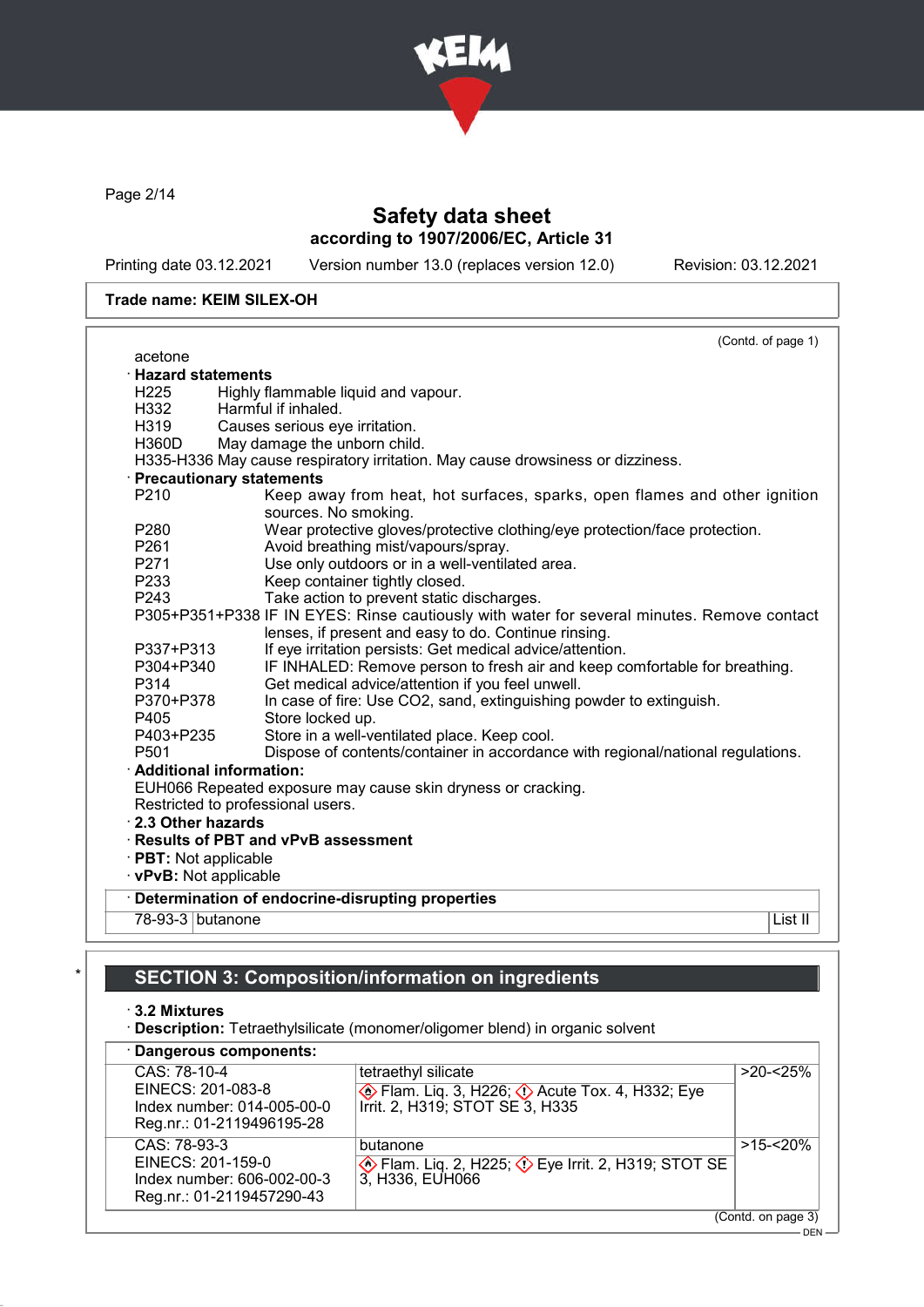

Page 3/14

## Safety data sheet according to 1907/2006/EC, Article 31

Printing date 03.12.2021 Version number 13.0 (replaces version 12.0) Revision: 03.12.2021

#### Trade name: KEIM SILEX-OH

| CAS: 67-64-1                                                                     | acetone                                                                       | (Contd. of page 2)<br>$>5 - 10\%$ |
|----------------------------------------------------------------------------------|-------------------------------------------------------------------------------|-----------------------------------|
| EINECS: 200-662-2<br>Index number: 606-001-00-8<br>Reg.nr.: 01-2119471330-49     | Flam. Liq. 2, H225; $\Diamond$ Eye Irrit. 2, H319; STOT SE<br>3, H336, EUH066 |                                   |
| CAS: 3648-18-8<br>EINECS: 222-883-3<br>Reg.nr.: 01-2119979527-19-<br><b>XXXX</b> | dioctyltin dilaurate<br>Repr. 1B, H360D; STOT RE 1, H372                      | $>0.5 - 1\%$                      |
| · SVHC                                                                           |                                                                               |                                   |
| 3648-18-8 dioctyltin dilaurate                                                   |                                                                               |                                   |

### SECTION 4: First aid measures

#### · 4.1 Description of first aid measures

#### · General information:

Immediately remove any clothing soiled by the product. Seek medical treatment in case of complaints. If pregnant women have been exposed to the product, it is essential to consult a doctor. When seeing the doctor we suggest to present this safety data sheet. · After inhalation:

Take affected people into fresh air and keep quiet. Seek medical treatment in case of complaints.

## · After skin contact:

Immediately wash with water and soap and rinse thoroughly. Do not use solvents or thinners.

If skin irritation continues, consult a doctor.

- · After eye contact: Rinse opened eye for several minutes under running water. Then consult a doctor.
- · After swallowing: Rinse mouth and throat well with water. Do not induce vomiting; call for medical help immediately.

· 4.2 Most important symptoms and effects, both acute and delayed

- 
- No further relevant information available.
- · 4.3 Indication of any immediate medical attention and special treatment needed No further relevant information available.

## SECTION 5: Firefighting measures

- · 5.1 Extinguishing media
- · Suitable extinguishing agents: Extinguishing powder, alcohol resistant foam, CO2, sand.
- · For safety reasons unsuitable extinguishing agents: Water
- · 5.2 Special hazards arising from the substance or mixture
- In case of fire, the following can be released:
- carbon oxide (COx)

(Contd. on page 4)

 $-$  DEN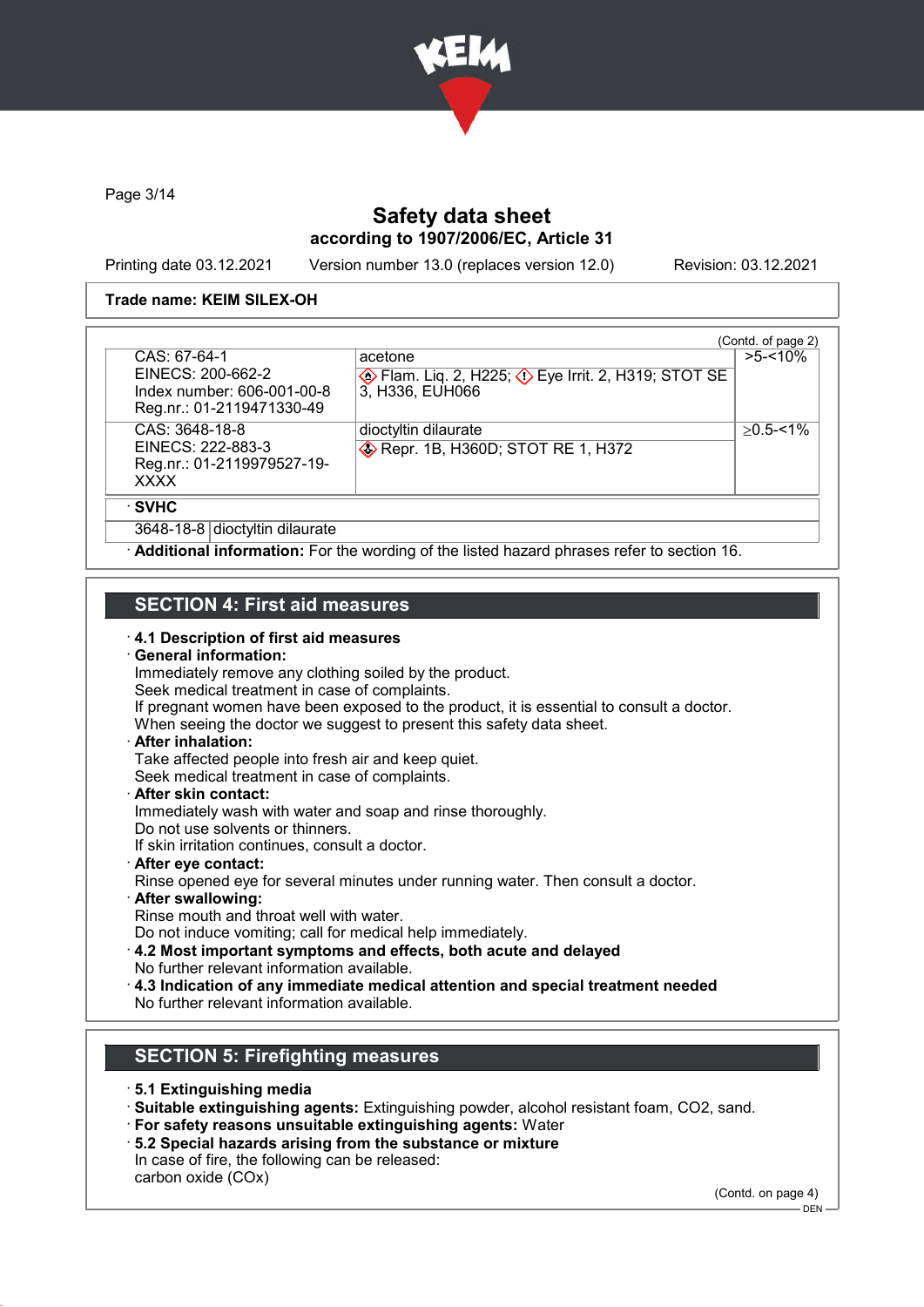

Page 4/14

### Safety data sheet according to 1907/2006/EC, Article 31

Printing date 03.12.2021 Version number 13.0 (replaces version 12.0) Revision: 03.12.2021

#### Trade name: KEIM SILEX-OH

(Contd. of page 3)

silicon dioxid (SiO2)

Dangerous decomposition products: ethyl alcohol.

- · 5.3 Advice for firefighters
- · Specila protective equipment: Wear self-contained respiratory protective device.
- · Additional information

Cool endangered receptacles with water spray.

Collect contaminated fire fighting water separately. It must not enter the sewage system. Dispose of fire debris and contaminated fire fighting water in accordance with official regulations. In case of fire do not breathe smoke, fumes and vapours.

## SECTION 6: Accidental release measures

· 6.1 Personal precautions, protective equipment and emergency procedures Ensure adequate ventilation Keep away from ignition sources. Avoid contact with skin and eyes. Do not inhale fumes. Respect the protection rules (see section 7 a. 8). Particular danger of slipping on leaked/spilled product. Wear protective equipment. Keep unprotected people away. 6.2 Environmental precautions:

Do not allow product to reach soil, sewage system or any water course. Follow local governmental rules and regulations.

· 6.3 Methods and material for containment and cleaning up:

Absorb with liquid-binding material (sand, diatomite, acid binders, universal binders, sawdust). Do not flush away with water. For small amounts: Absorb with a liquid binding material such as diatomaceous earth and dispose of according to local/state/federal regulations. Contain larger amounts and pump up into suitable containers. Clean any slippery coating that remains using a detergent / soap solution or another biodegradable cleaner. Exhaust vapours. Ensure adequate ventilation.

6.4 Reference to other sections

See Section 7 for information on safe handling.

See Section 8 for information on personal protection equipment.

See Section 13 for disposal information.

# SECTION 7: Handling and storage

### · 7.1 Precautions for safe handling

Keep receptacles tightly sealed. Avoid contact with skin and eyes. Do not inhale aerosols. Ensure good ventilation/exhaustion at the workplace.

See item 8 (8.2) for information about suitable protective equipment and technical precautions. Respect the protection rules.

#### Information about fire - and explosion protection:

Fumes can combine with air to form an explosive mixture. Cool endangered receptacles with water spray.

(Contd. on page 5)

 $-$  DFN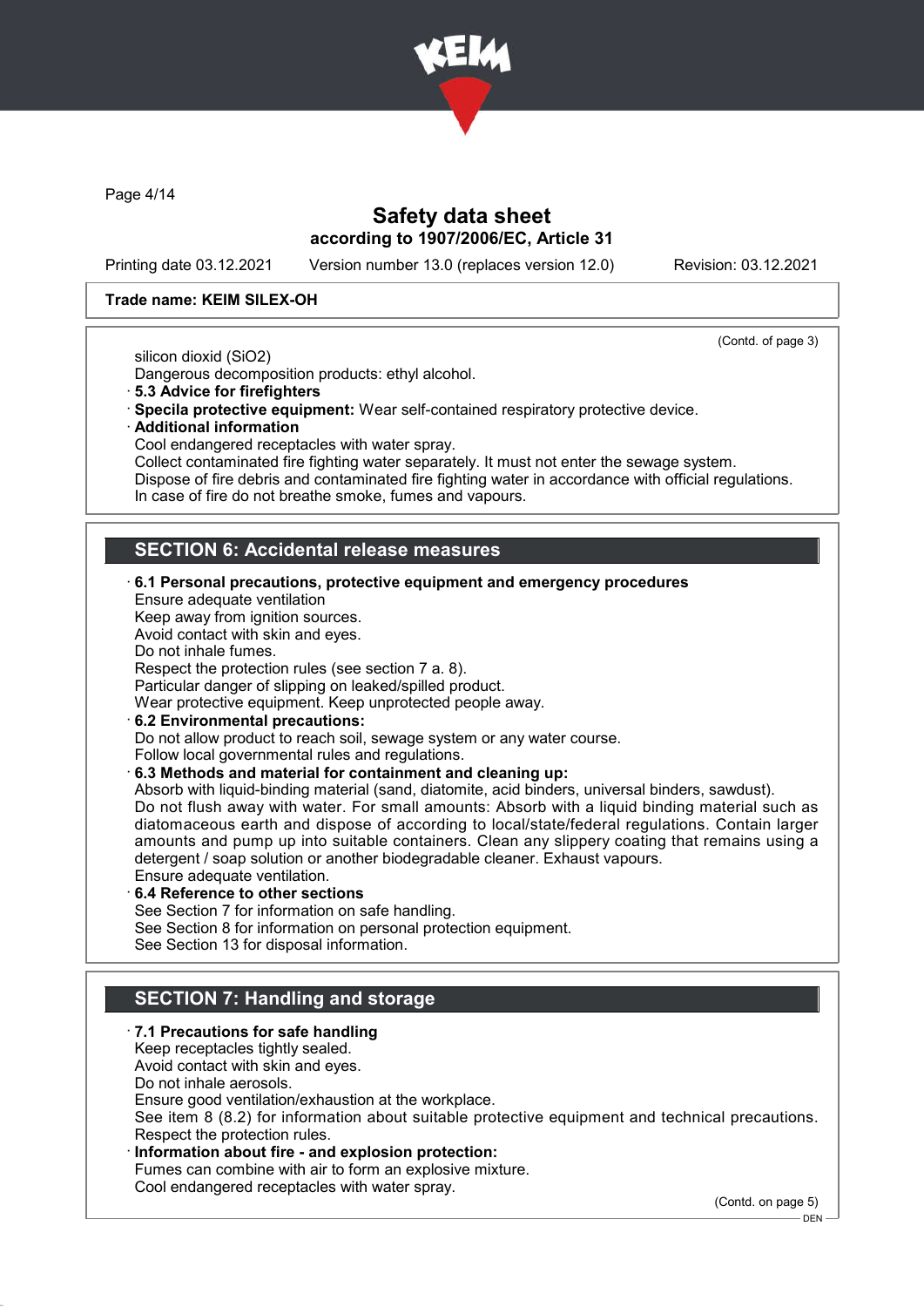

Page 5/14

## Safety data sheet according to 1907/2006/EC, Article 31

Printing date 03.12.2021 Version number 13.0 (replaces version 12.0) Revision: 03.12.2021

(Contd. of page 4)

#### Trade name: KEIM SILEX-OH

Keep ignition sources away - Do not smoke. Protect against electrostatic charges.

- · 7.2 Conditions for safe storage, including any incompatibilities
- · Storage:
- · Requirements to be met by storerooms and receptacles: Keep in the original containers in a cool and dry place. Store only in unopened original receptacles. Prevent any seepage into the ground.
- · Information about storage in one common storage facility: Reacts with: water, basic substances and acids. Reaction causes the formation of: ethanol. Further information about storage conditions:
- Protect from heat and direct sunlight. Protect from frost. Keep container tightly sealed. Protect from humidity and water.
- · Storage class: 3
- · 7.3 Specific end use(s) No further relevant information available.

### SECTION 8: Exposure controls/personal protection

| 8.1 Control parameters      |                                                                                          |                                                                         |                    |
|-----------------------------|------------------------------------------------------------------------------------------|-------------------------------------------------------------------------|--------------------|
|                             |                                                                                          | Ingredients with limit values that require monitoring at the workplace: |                    |
| 78-10-4 tetraethyl silicate |                                                                                          |                                                                         |                    |
|                             | AGW (Germany) Long-term value: 12 mg/m <sup>3</sup> , 1.4 ppm<br>1(I);AGS                |                                                                         |                    |
| 78-93-3 butanone            |                                                                                          |                                                                         |                    |
|                             | AGW (Germany) Long-term value: 600 mg/m <sup>3</sup> , 200 ppm<br>1(I); DFG, EU, H, Y    |                                                                         |                    |
| 67-64-1 acetone             |                                                                                          |                                                                         |                    |
|                             | AGW (Germany) Long-term value: 1200 mg/m <sup>3</sup> , 500 ppm<br>2(I); AGS, DFG, EU, Y |                                                                         |                    |
| 64-17-5 ethanol             |                                                                                          |                                                                         |                    |
|                             | AGW (Germany) Long-term value: 380 mg/m <sup>3</sup> , 200 ppm<br>$4(II);$ DFG, Y        |                                                                         |                    |
| <b>DNELs</b>                |                                                                                          |                                                                         |                    |
| 78-10-4 tetraethyl silicate |                                                                                          |                                                                         |                    |
| Dermal                      |                                                                                          | Long-term - systemic effects $ 8.4 \text{ mg/kg}$ bw/day (consumer)     |                    |
|                             |                                                                                          | 12.1 mg/kg bw/day (worker)                                              |                    |
|                             | Acute - systemic effects                                                                 | 8.4 mg/kg/day (consumer)                                                |                    |
|                             |                                                                                          | 12.1 mg/kg/day (worker)                                                 |                    |
|                             | Inhalative Acute - systemic effects                                                      | 25 mg/m <sup>3</sup> (consumer)                                         |                    |
|                             |                                                                                          | 85 mg/m <sup>3</sup> (worker)                                           |                    |
|                             |                                                                                          |                                                                         | (Contd. on page 6) |

DEN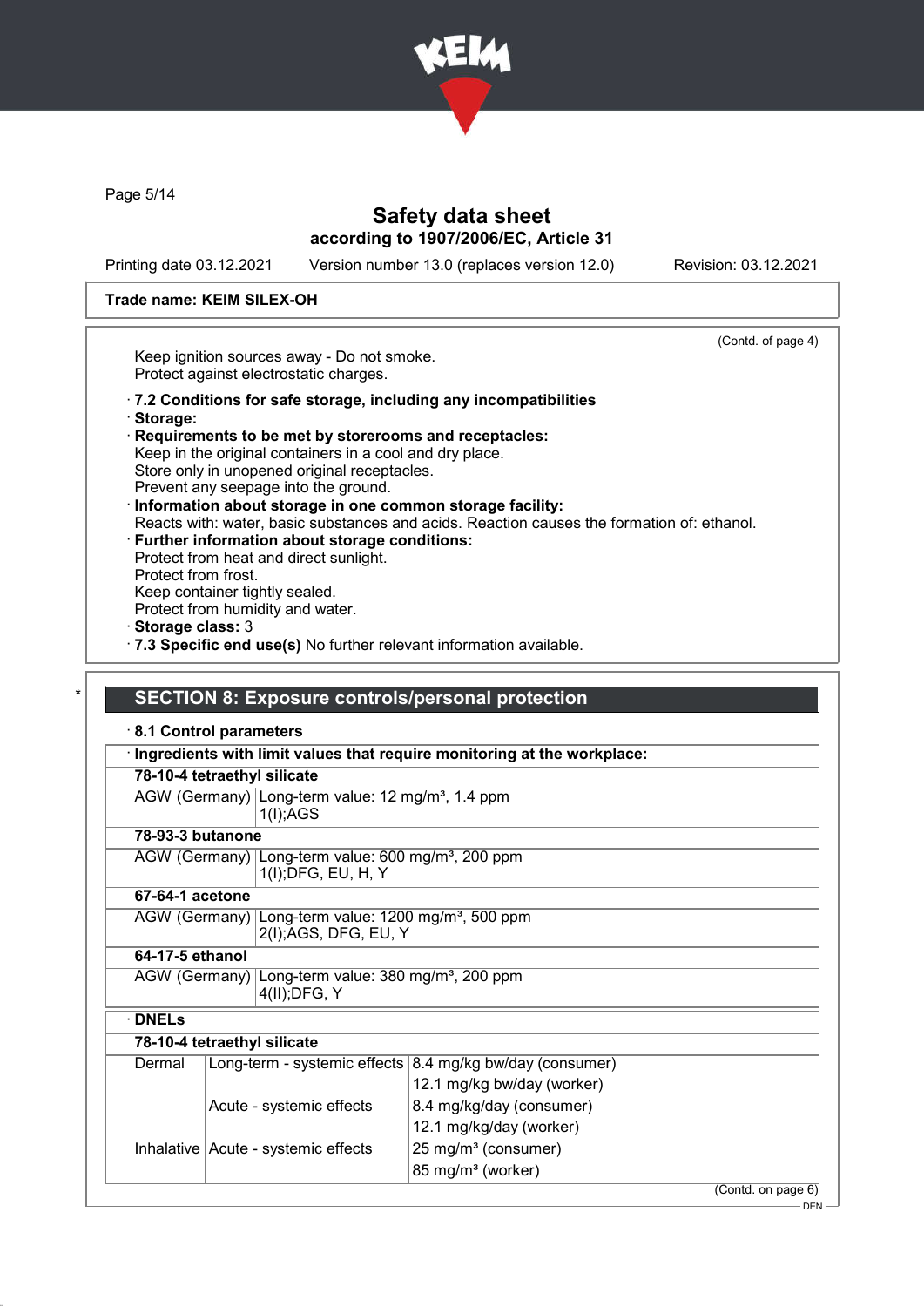

Page 6/14

# Safety data sheet according to 1907/2006/EC, Article 31

Printing date 03.12.2021 Version number 13.0 (replaces version 12.0) Revision: 03.12.2021

### Trade name: KEIM SILEX-OH

|                                         |                                                                               |                               | (Contd. of page 5)                                                                |
|-----------------------------------------|-------------------------------------------------------------------------------|-------------------------------|-----------------------------------------------------------------------------------|
|                                         | Acute - local effects                                                         |                               | 25 mg/m <sup>3</sup> (consumer)                                                   |
|                                         |                                                                               | 85 mg/m <sup>3</sup> (worker) |                                                                                   |
|                                         | Long-term - systemic effects                                                  |                               | 25 mg/m <sup>3</sup> (consumer)                                                   |
|                                         |                                                                               | 85 mg/m <sup>3</sup> (worker) |                                                                                   |
|                                         | Long-term - local effects                                                     |                               | 25 mg/m <sup>3</sup> (consumer)                                                   |
|                                         |                                                                               | 85 mg/m <sup>3</sup> (worker) |                                                                                   |
| $\cdot$ PNECs                           | Product of hydrolysis: ethanol                                                |                               |                                                                                   |
| 64-17-5 ethanol                         |                                                                               |                               |                                                                                   |
|                                         | Aquatic compartment - freshwater                                              |                               | 0.192 mg/l (freshwater)                                                           |
|                                         | Aquatic compartment - marine water                                            |                               | 0.0192 mg/l (marine water)                                                        |
|                                         | Aquatic compartment - water, intermittent releases 10 mg/l (not specified)    |                               |                                                                                   |
|                                         | Aquatic compartment - sediment in freshwater                                  |                               | 0.18 mg/kg sed dw (sediment fresh water)                                          |
|                                         | Aquatic compartment - sediment in marine water                                |                               | 0.018 mg/kg sed dw (sediment marine water)                                        |
|                                         | Terrestrial compartment - soil                                                |                               | 0.05 mg/kg dw (soil)                                                              |
|                                         | Sewage treatment plant                                                        |                               | 4,000 mg/l (sewage treatment plant)                                               |
|                                         | · Ingredients with biological limit values:                                   |                               |                                                                                   |
| 78-93-3 butanone                        |                                                                               |                               |                                                                                   |
| 67-64-1 acetone<br><b>BGW (Germany)</b> | 80 mg/l                                                                       |                               |                                                                                   |
|                                         | Untersuchungsmaterial: Urin                                                   |                               | Probennahmezeitpunkt: Expositionsende bzw. Schichtende                            |
|                                         | Parameter: Aceton                                                             |                               |                                                                                   |
|                                         | Additional information: The lists valid during the making were used as basis. |                               |                                                                                   |
|                                         | 8.2 Exposure controls                                                         |                               |                                                                                   |
|                                         | Individual protection measures, such as personal protective equipment         |                               |                                                                                   |
|                                         |                                                                               |                               |                                                                                   |
|                                         | <b>General protective and hygienic measures:</b>                              |                               |                                                                                   |
|                                         | Avoid contact with the eyes and skin.                                         |                               |                                                                                   |
|                                         | Immediately remove all soiled and contaminated clothing.                      |                               |                                                                                   |
|                                         | Do not inhale gases / fumes / aerosols.                                       |                               |                                                                                   |
|                                         | Wash hands before breaks and at the end of work.                              |                               |                                                                                   |
|                                         | Keep away from foodstuffs, beverages and feed.                                |                               | Respiratory protection: In case of long or strong exposure: gas mask filter ABEK. |
|                                         | <b>Hand protection Protective gloves</b>                                      |                               |                                                                                   |
| · Material of gloves                    |                                                                               |                               |                                                                                   |
| suitable material e.g.:                 |                                                                               |                               |                                                                                   |
| Butyl rubber, BR                        | Recommended thickness of the material: $\geq 0.5$ mm                          |                               |                                                                                   |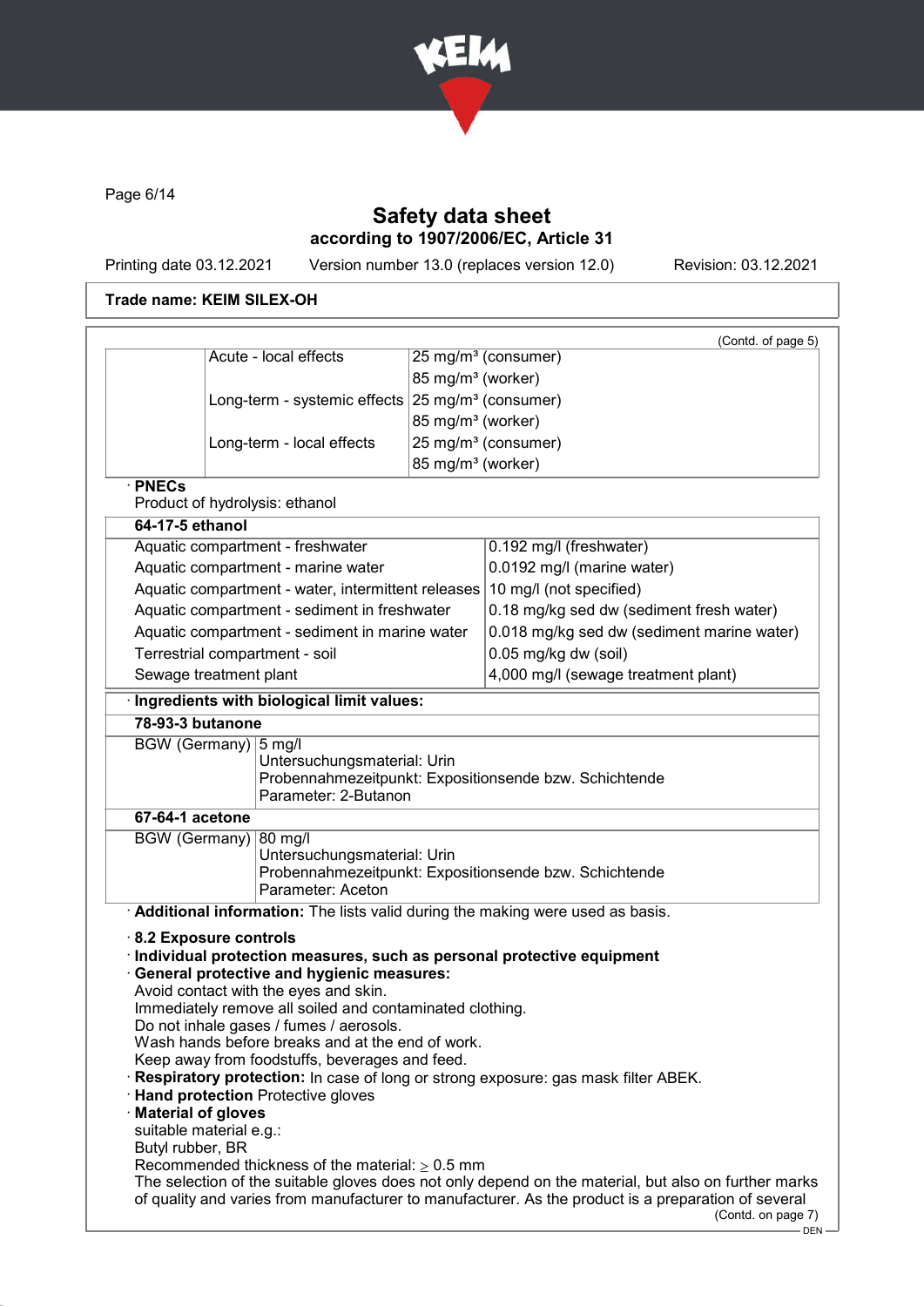

Page 7/14

## Safety data sheet according to 1907/2006/EC, Article 31

Printing date 03.12.2021 Version number 13.0 (replaces version 12.0) Revision: 03.12.2021

#### Trade name: KEIM SILEX-OH

(Contd. of page 6) substances, the resistance of the glove material can not be calculated in advance and has therefore to be checked prior to the application.

- · Penetration time of glove material
- Value for the permeation: level  $>$  3 (60 min)

The determined penetration times according to EN 16523-1:2015 are not performed under practical conditions. Therefore a maximum wearing time, which corresponds to 50% of the penetration time, is recommended.

The exact break trough time has to be found out by the manufacturer of the protective gloves and has to be observed.

- · Eye/face protection Tightly sealed goggles
- · Body protection: Impervious protective clothing
- · Environmental exposure controls See Section 12 and 6.2

No further relevant information available.

### **SECTION 9: Physical and chemical properties**

| 9.1 Information on basic physical and chemical properties |                                                    |
|-----------------------------------------------------------|----------------------------------------------------|
| <b>General Information</b>                                |                                                    |
| · Physical state                                          | Fluid                                              |
| · Colour:                                                 | Colourless                                         |
| · Odour:                                                  | Strong                                             |
| Odour threshold:                                          | Not determined                                     |
| <b>Melting point/freezing point:</b>                      | $<$ -40 $^{\circ}$ C                               |
| Boiling point or initial boiling point and                |                                                    |
| boiling range                                             | 56 $°C$                                            |
| · Flammability                                            | Highly flammable.                                  |
| <b>Lower and upper explosion limit</b>                    |                                                    |
| ∙ Lower:                                                  | 1.3 Vol %                                          |
| · Upper:                                                  | 23 Vol %                                           |
| · Flash point:                                            | 2 °C (DIN 51755)                                   |
| · Auto-ignition temperature:                              | 230 °C                                             |
| · Decomposition temperature:                              | Not applicable                                     |
| ∙ pH                                                      | Not applicable                                     |
| · Viscosity:                                              |                                                    |
| <b>Kinematic viscosity</b>                                | Not determined                                     |
| · Dynamic:                                                | Not determined.                                    |
| · Solubility                                              |                                                    |
| water:                                                    | Hydrolised.                                        |
| · Partition coefficient n-octanol/water (log              |                                                    |
| value)                                                    | Not applicable                                     |
| Vapour pressure at 20 °C:                                 | 233 hPa                                            |
| · Density and/or relative density                         |                                                    |
| · Density at 20 °C:                                       | $0.9 - 1.0*$ g/cm <sup>3</sup>                     |
| · Relative density                                        | Not determined                                     |
|                                                           | $\sqrt{2}$ and $\sqrt{2}$ and $\sqrt{2}$<br>$\sim$ |

(Contd. on page 8)  $-$  DEN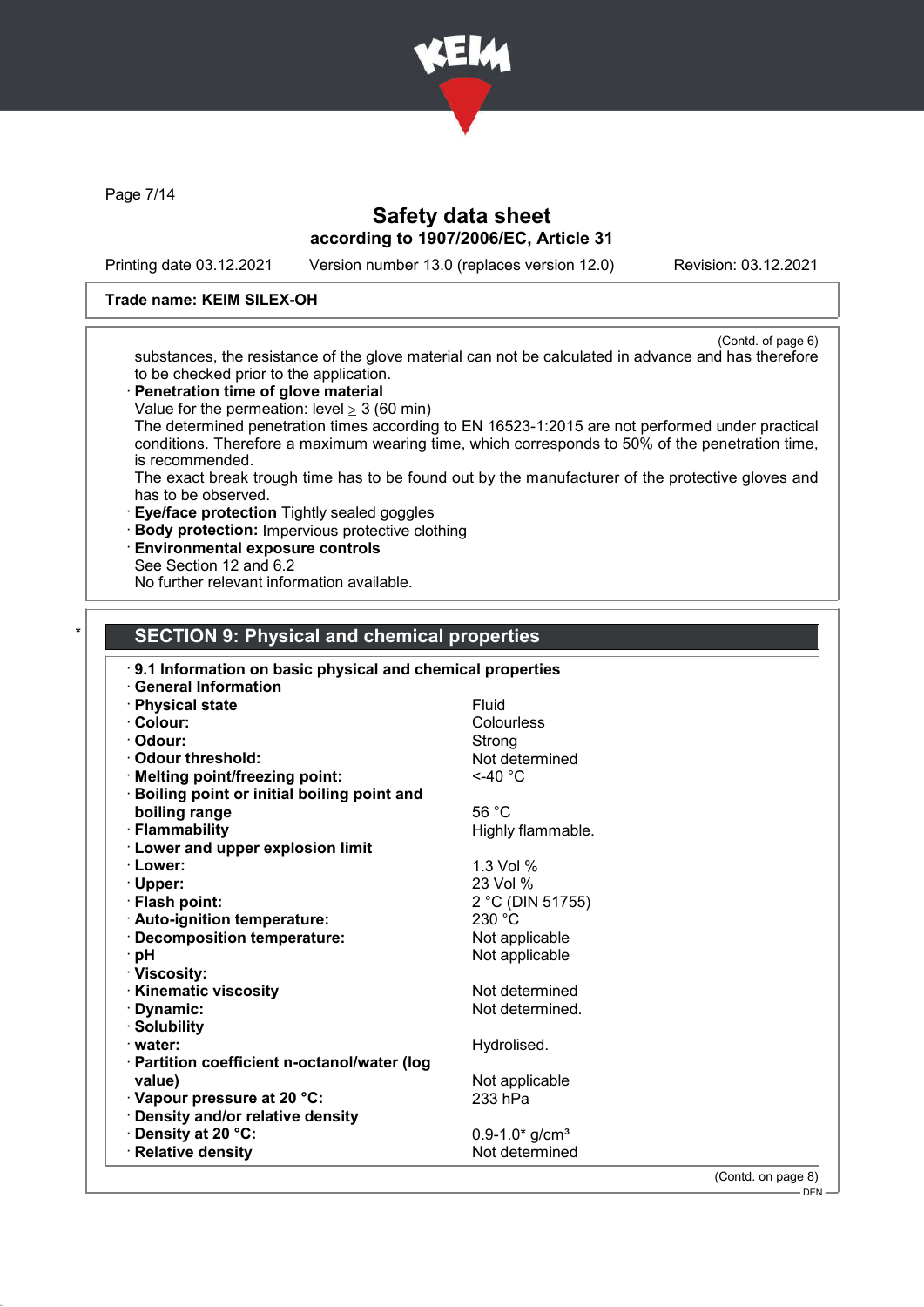

Page 8/14

## Safety data sheet according to 1907/2006/EC, Article 31

Printing date 03.12.2021 Version number 13.0 (replaces version 12.0) Revision: 03.12.2021

Trade name: KEIM SILEX-OH

|                                                                                                                                                                               | (Contd. of page 7)                                                                                                                             |
|-------------------------------------------------------------------------------------------------------------------------------------------------------------------------------|------------------------------------------------------------------------------------------------------------------------------------------------|
| · Vapour density                                                                                                                                                              | Not applicable.                                                                                                                                |
| ⋅ 9.2 Other information                                                                                                                                                       | Explosion limits for released ethanol: 3,5 - 15%<br>$(V)$ .<br>* The values are for freshly produced material<br>and may change with the time. |
| · Appearance:                                                                                                                                                                 |                                                                                                                                                |
| $\cdot$ Form:                                                                                                                                                                 | <b>Fluid</b>                                                                                                                                   |
| · Important information on protection of health<br>and environment, and on safety.                                                                                            |                                                                                                                                                |
| <b>Explosive properties:</b>                                                                                                                                                  | Product is not explosive. However, the formation<br>of explosive air/vapour mixtures is possible.                                              |
| Change in condition                                                                                                                                                           |                                                                                                                                                |
| · Softening point/range                                                                                                                                                       |                                                                                                                                                |
| · Oxidising properties:                                                                                                                                                       | Not applicable                                                                                                                                 |
| <b>Evaporation rate</b>                                                                                                                                                       | Not applicable                                                                                                                                 |
| Information with regard to physical hazard<br>classes<br>· Explosives                                                                                                         | Void                                                                                                                                           |
| · Flammable gases                                                                                                                                                             | Void                                                                                                                                           |
| · Aerosols                                                                                                                                                                    | Void                                                                                                                                           |
| · Oxidising gases                                                                                                                                                             | Void                                                                                                                                           |
| · Gases under pressure                                                                                                                                                        |                                                                                                                                                |
|                                                                                                                                                                               | Void                                                                                                                                           |
|                                                                                                                                                                               |                                                                                                                                                |
|                                                                                                                                                                               | Highly flammable liquid and vapour.<br>Void                                                                                                    |
|                                                                                                                                                                               | Void                                                                                                                                           |
|                                                                                                                                                                               | Void                                                                                                                                           |
|                                                                                                                                                                               | Void                                                                                                                                           |
| · Flammable liquids<br>· Flammable solids<br>· Self-reactive substances and mixtures<br>· Pyrophoric liquids<br>· Pyrophoric solids<br>· Self-heating substances and mixtures | Void                                                                                                                                           |
| · Substances and mixtures, which emit                                                                                                                                         |                                                                                                                                                |
| flammable gases in contact with water                                                                                                                                         | Void                                                                                                                                           |
| · Oxidising liquids                                                                                                                                                           | Void                                                                                                                                           |
| · Oxidising solids                                                                                                                                                            | Void                                                                                                                                           |
| · Organic peroxides                                                                                                                                                           | Void                                                                                                                                           |
| Corrosive to metals<br>· Desensitised explosives                                                                                                                              | Void<br>Void                                                                                                                                   |

## SECTION 10: Stability and reactivity

· 10.1 Reactivity No further relevant information available.

· 10.2 Chemical stability Stable under normal conditions of storage and use.

· Thermal decomposition / conditions to be avoided:

No decomposition if used and stored according to specifications.

· 10.3 Possibility of hazardous reactions Reacts with water.

· 10.4 Conditions to avoid Humidity, heat, open flames and other sources of ignition.

(Contd. on page 9)

DEN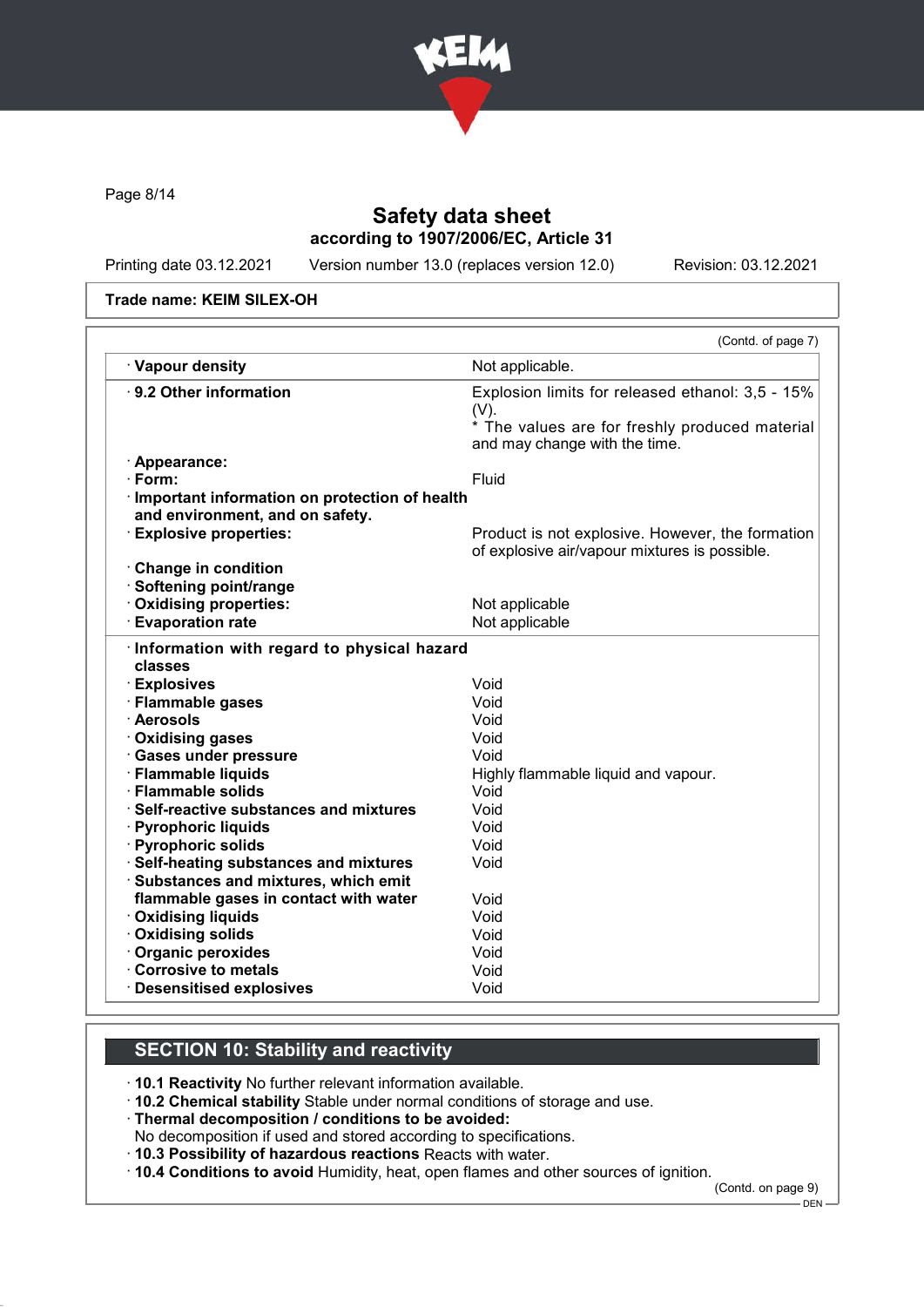

Page 9/14

### Safety data sheet according to 1907/2006/EC, Article 31

Printing date 03.12.2021 Version number 13.0 (replaces version 12.0) Revision: 03.12.2021

#### Trade name: KEIM SILEX-OH

(Contd. of page 8)

· 10.5 Incompatible materials: Reacts with: water, basic substances and acids. Reaction causes the formation of: alcohols. · 10.6 Hazardous decomposition products:

In case of fire, the following can be released: Carbon oxides (COx) silicon dioxid (SiO2) ethyl alcohol (hydrolysis)

No hazardous decomposition products if stored and handled as prescribed.

· Additional information: In use may form flammable/explosive vapour-air mixture.

### **SECTION 11: Toxicological information**

- · 11.1 Information on hazard classes as defined in Regulation (EC) No 1272/2008
- · Acute toxicity Harmful if inhaled.

#### · LD/LC50 values relevant for classification:

ATE mix >2,000 mg/kg (orally)

ATE mix  $(4h)$  | 4.7 mg/l (inhalative)

- · Skin corrosion/irritation Repeated exposure may cause skin dryness or cracking.
- Based on available data, the classification criteria are not met.
- Serious eve damage/irritation Causes serious eve irritation.
- · during inhalation: Harmful by inhalation
- Vapours may cause drowsiness and dizziness.
- Irritant effect possible.
- · during swallowing: Irritant effect possible
- · Respiratory or skin sensitisation Based on available data, the classification criteria are not met.
- · Germ cell mutagenicity Based on available data, the classification criteria are not met.
- · Carcinogenicity Based on available data, the classification criteria are not met.
- · Reproductive toxicity May damage the unborn child.
- · STOT-single exposure May cause respiratory irritation. May cause drowsiness or dizziness.
- · STOT-repeated exposure Based on available data, the classification criteria are not met.
- · Aspiration hazard Based on available data, the classification criteria are not met.
- · Other information (about experimental toxicology):
- Experimental analysis are not available.
- The product was not tested. The statements on toxicology have been derived from the properties of the individual components.
- · 11.2 Information on other hazards
- **Endocrine disrupting properties**

78-93-3 butanone List II

DEN

(Contd. on page 10)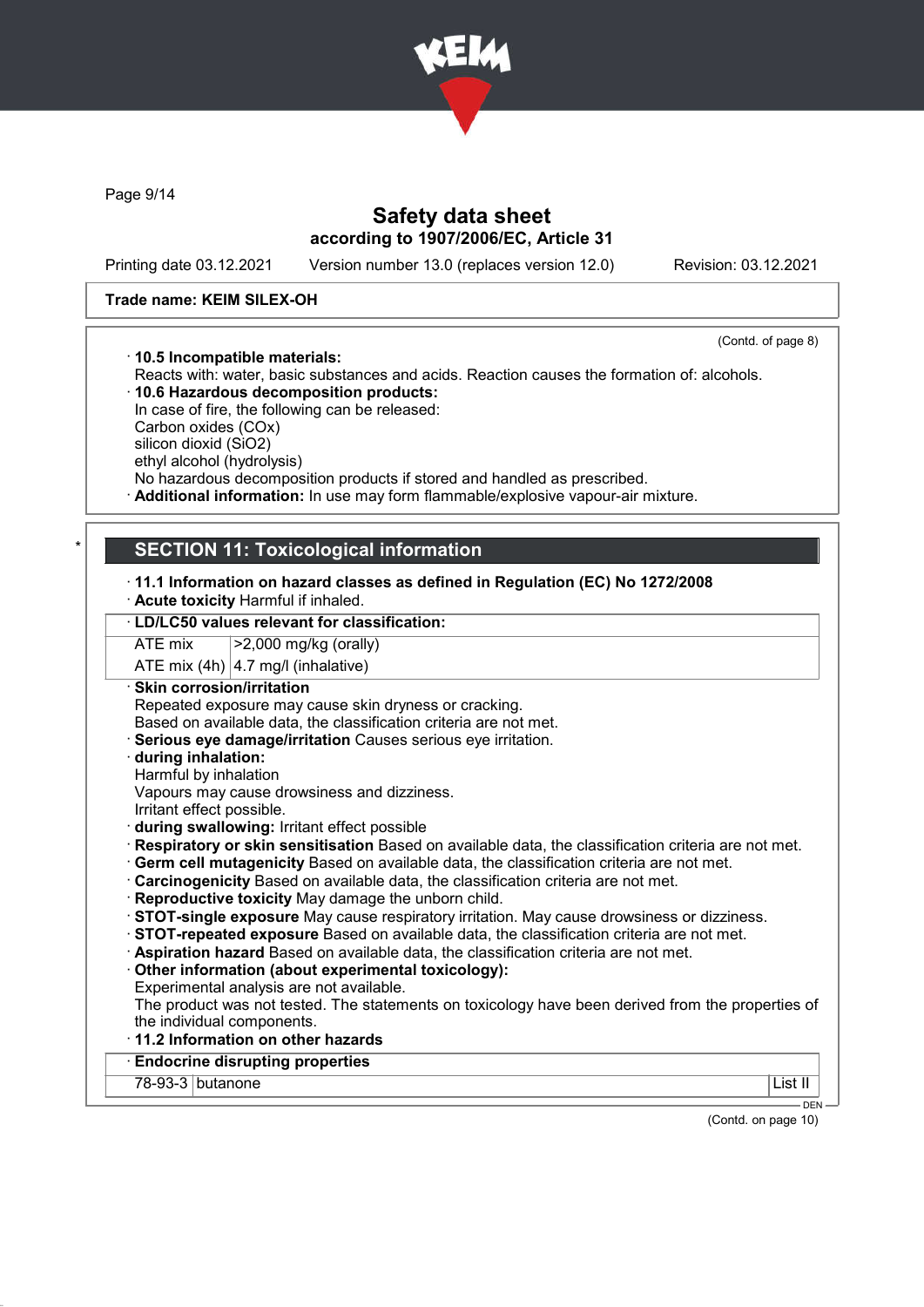

Page 10/14

## Safety data sheet according to 1907/2006/EC, Article 31

Printing date 03.12.2021 Version number 13.0 (replaces version 12.0) Revision: 03.12.2021

#### Trade name: KEIM SILEX-OH

(Contd. of page 9)

### **SECTION 12: Ecological information**

#### · 12.1 Toxicity

- · Aquatic toxicity: No further relevant information available.
- · 12.2 Persistence and degradability
- Silicone content: Contact with water liberates: silicic acid and ethanol.
- · 12.3 Bioaccumulative potential No further relevant information available.
- · 12.4 Mobility in soil No further relevant information available.
- · 12.5 Results of PBT and vPvB assessment
- · PBT: Not applicable
- · vPvB: Not applicable
- · 12.6 Endocrine disrupting properties

For information on endocrine disrupting properties see section 11.

- · 12.7 Other adverse effects
- · Other information:

In appropriate sewage treatment plants an extensively elimination off water due to biological degrading, mechanical separation and stripping.

- · Additional ecological information:
- · AOX-indication:

Due to the substance of content which do not include organic jointed halogens, the product can not take influence on the AOX-load of the waste water.

#### · According to the formulation contains the following heavy metals and compounds from the EU guideline NO. 2006/11/EC:

According to our current data base the product does not consist of any heavy metals or substances of EU-directives 76/464/EWG.

General notes:

The product may not be released into the environment without control.

Water hazard class 1 (German Regulation) (Self-assessment): slightly hazardous for water At present there are no ecotoxicological assessments.

The statements on ecotoxicology have been derived from the properties of the individual components.

### **SECTION 13: Disposal considerations**

#### · 13.1 Waste treatment methods

· Recommendation

Must not be disposed with household garbage. Do not allow product to reach sewage system. Disposal must be made according to official regulations.

#### · European waste catalogue

08 04 09\* waste adhesives and sealants containing organic solvents or other hazardous substances

#### · Uncleaned packaging:

#### · Recommendation:

Disposal must be made according to official regulations. Packaging may be reused or recycled after cleaning.

(Contd. on page 11)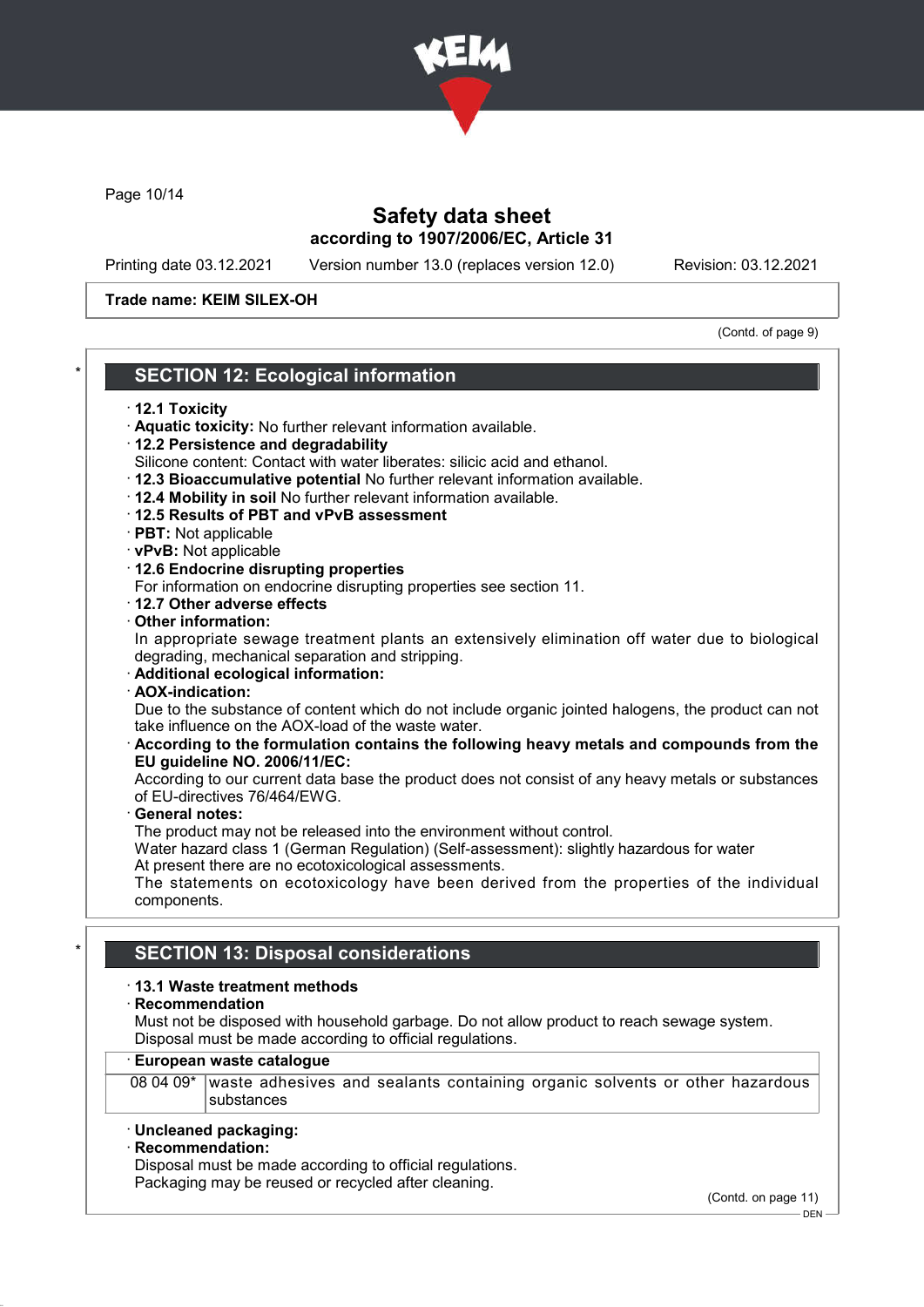

Page 11/14

# Safety data sheet according to 1907/2006/EC, Article 31

Printing date 03.12.2021 Version number 13.0 (replaces version 12.0) Revision: 03.12.2021

#### Trade name: KEIM SILEX-OH

(Contd. of page 10) Packagings that may not be cleansed are to be disposed of in the same manner as the product. · Recommended cleansing agents: Water, if necessary with cleansing agents.

| <b>SECTION 14: Transport information</b>                                                                                     |                                                                                                                                                       |
|------------------------------------------------------------------------------------------------------------------------------|-------------------------------------------------------------------------------------------------------------------------------------------------------|
| 14.1 UN number or ID number<br>· ADR, IMDG, IATA                                                                             | <b>UN1993</b>                                                                                                                                         |
| 14.2 UN proper shipping name<br>$\cdot$ ADR<br>$\cdot$ IMDG, IATA                                                            | 1993 FLAMMABLE LIQUID, N.O.S. (Methyl ethyl<br>ketone, acetone), special provision 640D<br>FLAMMABLE LIQUID, N.O.S. (Methyl ethyl<br>ketone, acetone) |
| · 14.3 Transport hazard class(es)                                                                                            |                                                                                                                                                       |
| · ADR, IMDG, IATA                                                                                                            |                                                                                                                                                       |
|                                                                                                                              |                                                                                                                                                       |
| · Class                                                                                                                      | 3 Flammable liquids.                                                                                                                                  |
| · Label                                                                                                                      | 3                                                                                                                                                     |
| 14.4 Packing group<br>· ADR, IMDG, IATA                                                                                      | Ш                                                                                                                                                     |
| 14.5 Environmental hazards:<br>· Marine pollutant:                                                                           | No                                                                                                                                                    |
| 14.6 Special precautions for user<br>· Hazard identification number (Kemler code): 33<br>· EMS Number:<br>· Stowage Category | Warning: Flammable liquids.<br>$F-E, S-E$<br>в                                                                                                        |
| 14.7 Maritime transport in bulk according to<br><b>IMO instruments</b>                                                       | Not applicable                                                                                                                                        |
| · Transport/Additional information:                                                                                          |                                                                                                                                                       |
| $\cdot$ ADR<br>· Limited quantities (LQ)<br><b>Excepted quantities (EQ)</b>                                                  | 1L<br>Code: E2<br>Maximum net quantity per inner packaging: 30 ml<br>Maximum net quantity per outer packaging: 500 ml                                 |
| · Transport category<br>· Tunnel restriction code                                                                            | $\overline{2}$<br>D/E                                                                                                                                 |
|                                                                                                                              |                                                                                                                                                       |
|                                                                                                                              | (Contd. on page 12)<br>DEN-                                                                                                                           |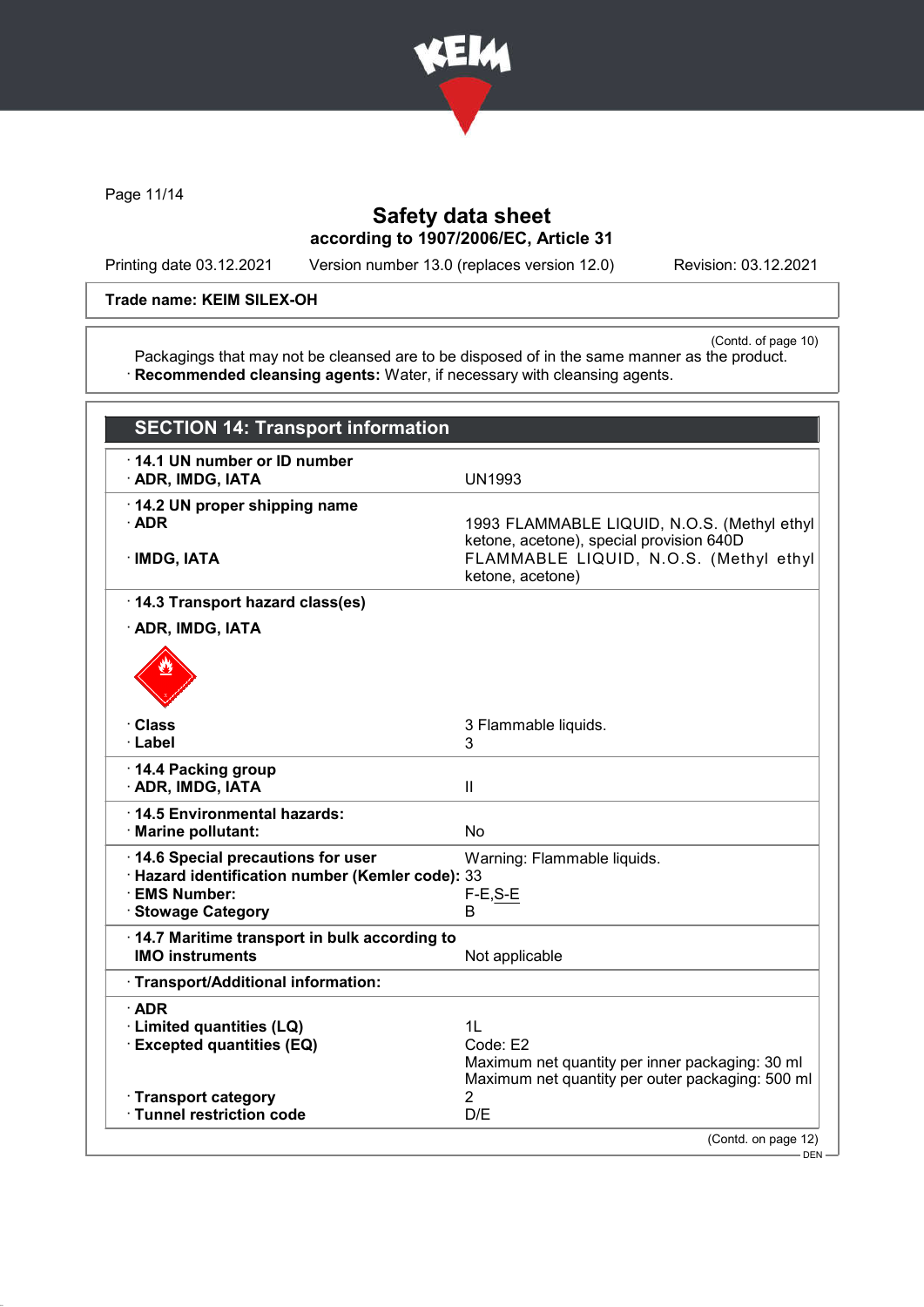

Page 12/14

 $\sim$   $-$ 

### Safety data sheet according to 1907/2006/EC, Article 31

Printing date 03.12.2021 Version number 13.0 (replaces version 12.0) Revision: 03.12.2021

#### Trade name: KEIM SILEX-OH

(Contd. of page 11)

| ∙IMDG<br>· Limited quantities (LQ)<br>$\cdot$ Excepted quantities (EQ) | 11<br>Code: E2<br>Maximum net quantity per inner packaging: 30 ml<br>Maximum net quantity per outer packaging: 500 ml |
|------------------------------------------------------------------------|-----------------------------------------------------------------------------------------------------------------------|
| · UN "Model Regulation":                                               | UN 1993 FLAMMABLE LIQUID, N.O.S., SPECIAL<br>PROVISION 640D (METHYL ETHYL KETONE,<br>ACETONE), 3, II                  |

## **SECTION 15: Regulatory information**

- · 15.1 Safety, health and environmental regulations/legislation specific for the substance or mixture
- · Labelling according to Regulation (EC) No 1272/2008
- For information on labelling please refer to section 2 of this document.
- · Directive 2012/18/EU
- · Named dangerous substances ANNEX I None of the ingredients is listed.
- · Seveso category P5c FLAMMABLE LIQUIDS
- · Qualifying quantity (tonnes) for the application of lower-tier requirements 5,000 t
- · Qualifying quantity (tonnes) for the application of upper-tier requirements 50,000 t
- · LIST OF SUBSTANCES SUBJECT TO AUTHORISATION (ANNEX XIV)

None of the ingredients is listed.

Regulation (EU) No 649/2012

3648-18-8 dioctyltin dilaurate Annual Communication and Annex I Part 1

DIRECTIVE 2011/65/EU on the restriction of the use of certain hazardous substances in electrical and electronic equipment – Annex II

None of the ingredients is listed.

· REGULATION (EU) 2019/1148

Annex I - RESTRICTED EXPLOSIVES PRECURSORS (Upper limit value for the purpose of licensing under Article 5(3))

None of the ingredients is listed.

· Annex II - REPORTABLE EXPLOSIVES PRECURSORS

67-64-1 acetone

Regulation (EC) No 273/2004 on drug precursors

78-93-3 butanone 3

 $67-64-1$  acetone 3

Regulation (EC) No 111/2005 laying down rules for the monitoring of trade between the Community and third countries in drug precursors

78-93-3 butanone 3

(Contd. on page 13)

DEN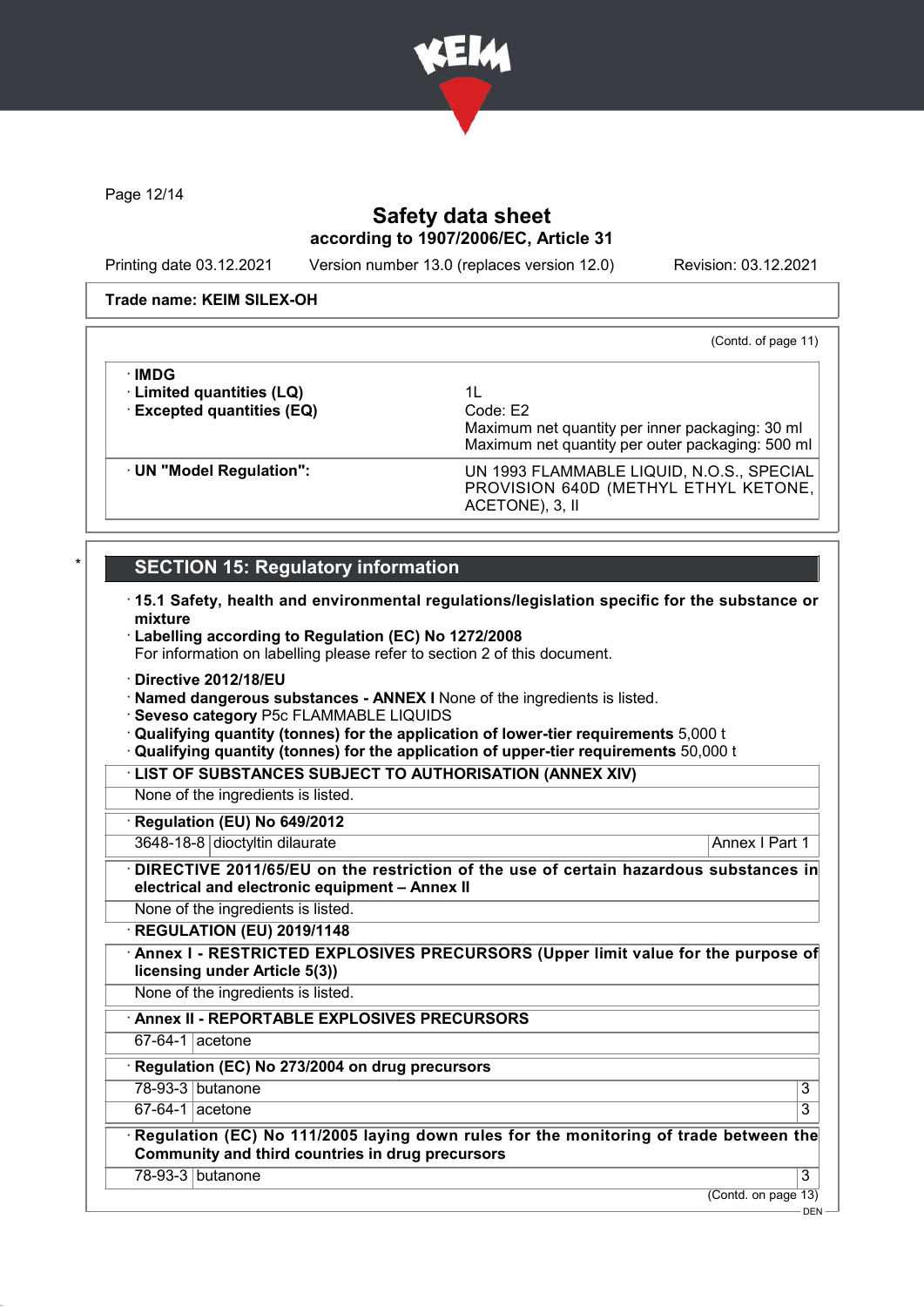

Page 13/14

### Safety data sheet according to 1907/2006/EC, Article 31

Printing date 03.12.2021 Version number 13.0 (replaces version 12.0) Revision: 03.12.2021

(Contd. of page 12)

#### Trade name: KEIM SILEX-OH

#### $67-64-1$  acetone  $\vert$  3

#### · National regulations:

- · Waterhazard class: Water hazard class 1 (Self-assessment): slightly hazardous for water.
- · Other regulations, limitations and prohibitive regulations

· Please note:

TRGS 200 (Germany)

TRGS 500 (Germany) TRGS 510 (Germany)

TRGS 900 (Germany)

Substances of very high concern (SVHC) according to REACH, Article 57

3648-18-8 dioctyltin dilaurate

· Product-Code/Giscode: ESI20

· 15.2 Chemical safety assessment: A Chemical Safety Assessment has not been carried out.

### SECTION 16: Other information

This information is based on our present knowledge. However, this shall not constitute a guarantee for any specific product features and shall not establish a legally valid contractual relationship.

#### **Relevant phrases**

- H225 Highly flammable liquid and vapour.<br>H226 Flammable liquid and vapour.
- Flammable liquid and vapour.
- H319 Causes serious eye irritation.
- H332 Harmful if inhaled.
- H335 May cause respiratory irritation.
- H336 May cause drowsiness or dizziness.
- H360D May damage the unborn child.
- H372 Causes damage to organs through prolonged or repeated exposure.

EUH066 Repeated exposure may cause skin dryness or cracking.

- · Department issuing SDS: KEIMFARBEN Germany, Product safety department
- · Version number of previous version: 12.0
- · Abbreviations and acronyms:

ADR: Accord relatif au transport international des marchandises dangereuses par route (European Agreement Concerning the International Carriage of Dangerous Goods by Road)

- IMDG: International Maritime Code for Dangerous Goods IATA: International Air Transport Association
- GHS: Globally Harmonised System of Classification and Labelling of Chemicals
- EINECS: European Inventory of Existing Commercial Chemical Substances
- ELINCS: European List of Notified Chemical Substances
- CAS: Chemical Abstracts Service (division of the American Chemical Society)
- TRGS: Technische Regeln für Gefahrstoffe (Technical Rules for Dangerous Substances, BAuA, Germany)
- DNEL: Derived No-Effect Level (REACH)
- PNEC: Predicted No-Effect Concentration (REACH)
- LC50: Lethal concentration, 50 percent
- LD50: Lethal dose, 50 percent
- PBT: Persistent, Bioaccumulative and Toxic SVHC: Substances of Very High Concern
- vPvB: very Persistent and very Bioaccumulative
- AGW: Arbeitsplatzgrenzwert (Germany)

(Contd. on page 14)